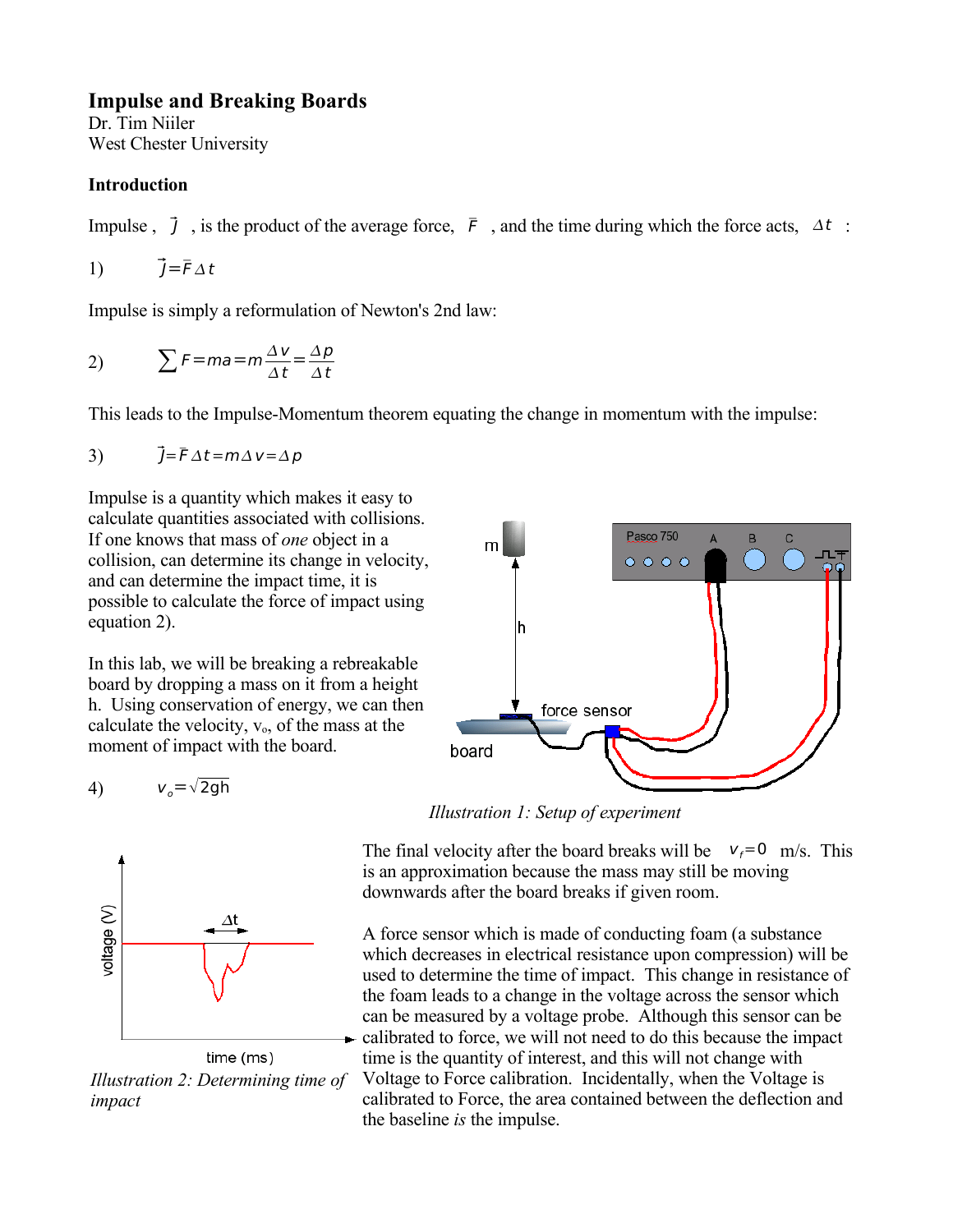## **Procedure:**

Our goal is to estimate the minimum force that can be used to break the board. Set up the experiment as indicated in **Illustration 1** but without the sensor. Place the board on the supports so that only 1 cm overlaps the supports on each side. Starting set up Data Studio with a voltage probe and a power amplifier. Click on the power amplifier and delete it, and the signal generator will automatically plug in on the right hand side of the screen. Set the signal generator for  $+5$  V auto. Double click on the voltage probe and set the sampling rate to 4000 frames per second. Use the graph to display your data.

Starting at about 0.5 m drop the 1 kg mass on the board and drop it. Increase the height by 5 cm each time until the board actually breaks. Then bracket your measurement by 1 cm increments until you have found the minimum height from which you can drop the mass and still break the board. Record this height and its uncertainty.

Reassemble the board, and tape the foam force sensor to the board directly in the center of the board. Drop the mass onto the board 10 times, this time collecting data using Data Studio. Record  $\Delta t$  as indicated in **illustration 2**. Calculate the force needed to break the board each time. *For extra credit (up* to 10 pts out of 100) try to calibrate the sensor. Then collect one trial in which you determine the impulse from the area under the curve and compare it to the change in momentum of the dropped mass. *Are they equal within experimental uncertainty? Why or why not?*

dropped mass:

height at which board breaks, h:

velocity before impact,  $v_0$ :

| <b>Trial</b>   | $t_I$ | t <sub>2</sub> | $\Delta$ t = t <sub>2</sub> - t <sub>1</sub> | $\boldsymbol{F}$ |
|----------------|-------|----------------|----------------------------------------------|------------------|
| 1              |       |                |                                              |                  |
| $\overline{2}$ |       |                |                                              |                  |
| 3              |       |                |                                              |                  |
| $\overline{4}$ |       |                |                                              |                  |
| 5              |       |                |                                              |                  |
| 6              |       |                |                                              |                  |
| 7              |       |                |                                              |                  |
| 8              |       |                |                                              |                  |
| 9              |       |                |                                              |                  |
| 10             |       |                |                                              |                  |
|                |       |                | Average Force:                               |                  |
|                |       |                | <b>STDEV Force:</b>                          |                  |